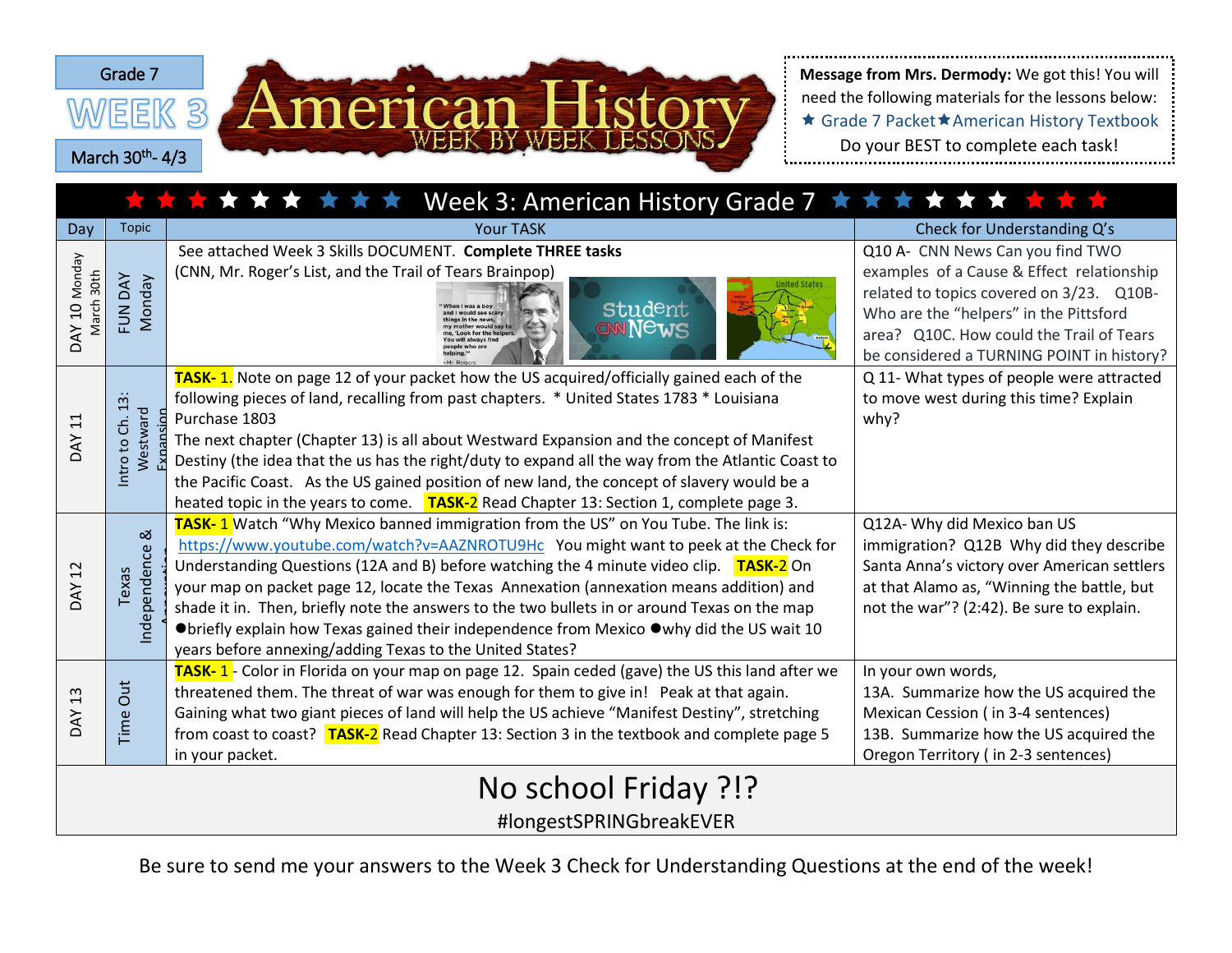

need the following materials for the lessons below: ★ Grade 7 Packet★American History Textbook Do your BEST to complete each task!

| ★ ★ ★ ★ ★ ★ ★ Week 2: American History Grade 7 ★ ★ ★ ★ ★ ★ ★ ★ ★ ★ |                           |                                                                                                                                                                                                                                                                                                                                                                                                                                                                                                                                                                                    |                                                                                                                                                                                                                                                                                                      |  |  |  |
|--------------------------------------------------------------------|---------------------------|------------------------------------------------------------------------------------------------------------------------------------------------------------------------------------------------------------------------------------------------------------------------------------------------------------------------------------------------------------------------------------------------------------------------------------------------------------------------------------------------------------------------------------------------------------------------------------|------------------------------------------------------------------------------------------------------------------------------------------------------------------------------------------------------------------------------------------------------------------------------------------------------|--|--|--|
| Day                                                                | <b>Topic</b>              | <b>Your TASK</b>                                                                                                                                                                                                                                                                                                                                                                                                                                                                                                                                                                   | Check for Understanding Q's                                                                                                                                                                                                                                                                          |  |  |  |
| 5-Monday<br>3/23<br>DAY                                            | Cherokee<br>Nation        | *For Friday's lesson, you should have ready chapter 12: Section 2 and completed page 2.<br>You ready about Andrew Jackson and how he treated, but the textbook does not really go in<br>depth regarding how the Cherokee thrived and co-existed before his time in office. TASK-1.<br>Check out page 405 in the textbook, find where the Cherokee lived and note it in your memory.<br>2. Read the article about the Cherokee Nation in 1820 (page 8-9 of packet), and carefully follow<br>the directions on the last page.                                                        | (use the document you started last week for<br>Q's1-4 and continue w/Q5) Q5 Do you think it<br>is right when a group of people feel forced<br>to assimilate (drop their culture and adopt<br>another) to fit in? Explain your answer.<br>Feel free to use present day examples.                      |  |  |  |
| $\mathbf \omega$<br><b>AY</b>                                      | Promises<br><b>Broken</b> | TASK- 1. Read the brief timeline of events for the Cherokee on pg. 10. Highlight instances where<br>the white settlers or US Government wronged the Cherokees. 2. Check out the image on the<br>next page of this document. THINK ABOUT THE FOLLOWING: Why does the cartoonists portray<br>President Jackson as a "King"? What symbols in the painting connect to what you learned when<br>looking at the timeline and reading Ch. 12: 2 in the textbook.                                                                                                                          | Q7 Why did I title the topic of this lesson<br>"Broken Promises"? Be sure to explain<br>using specific examples from the reading<br>and vocabulary words.                                                                                                                                            |  |  |  |
| $\overline{ }$<br><b>AY</b>                                        | Geography<br>SU           | In the coming chapters, as we expand west into our newly acquired land, we will see further<br>division in America take place. We will start to see conflicts with groups of people living in our<br>country. <b>TASK-</b> 1. On page 7 of your NEW Grade 7 Packet, using your neatest handwriting, label<br>each state. Try from label from memory first, then use your textbook as a reference to fill in the<br>rest. Also complete the directions below. HOLD OFF on the KEY for now.<br>TASK- 2. Learn your states by going to :http://www.sheppardsoftware.com/web games.htm | Q7/Q8 When you first filled in your map,<br>how many states did you know from<br>memory? Once you practiced or played the<br>game above, how many did you master by<br>the end of the week.                                                                                                          |  |  |  |
| $\infty$<br>DAY                                                    | Practice<br><b>STATES</b> | and click the middle column on either Tutorial or States 1. You can change the settings on<br>States 1 by looking at the "Game Controls" box in the top left corner, then click on "All States<br>National" if the "Regional" setting is too easy for you. Play a little Wednesday, Thursday & Friday<br>until you have them mastered!                                                                                                                                                                                                                                             | *remember, practice learning them a little<br>each day until they are mastered!                                                                                                                                                                                                                      |  |  |  |
| G<br><b>AY</b>                                                     | SLAVE states              | LAST WEEK you learned about SECTIONAL tensions that grew between the north and south as<br>their industries developed differently. <b>TASK:</b> Read pages 381 "Sectional Tensions Increase" to<br>page 382. On your map, packet page 7, draw in the Mason Dixon line (described in your<br>reading), then complete Check for Understanding Q7 (noted on the right)                                                                                                                                                                                                                | As you know, power of Congress/<br>Legislative Branch is to make laws. Apply<br>this fact to the following questions:<br>Q 9A In your own words, describe how<br>Missouri's desire to enter as a slave state<br>caused further SECTIONAL tensions.<br>Q 9B What was the solution to this<br>problem? |  |  |  |

At the end of week 2, be sure to continue to answer the CHECK for UNDERSTANDING Questions (above) on the same document or paper you used for WEEK 1.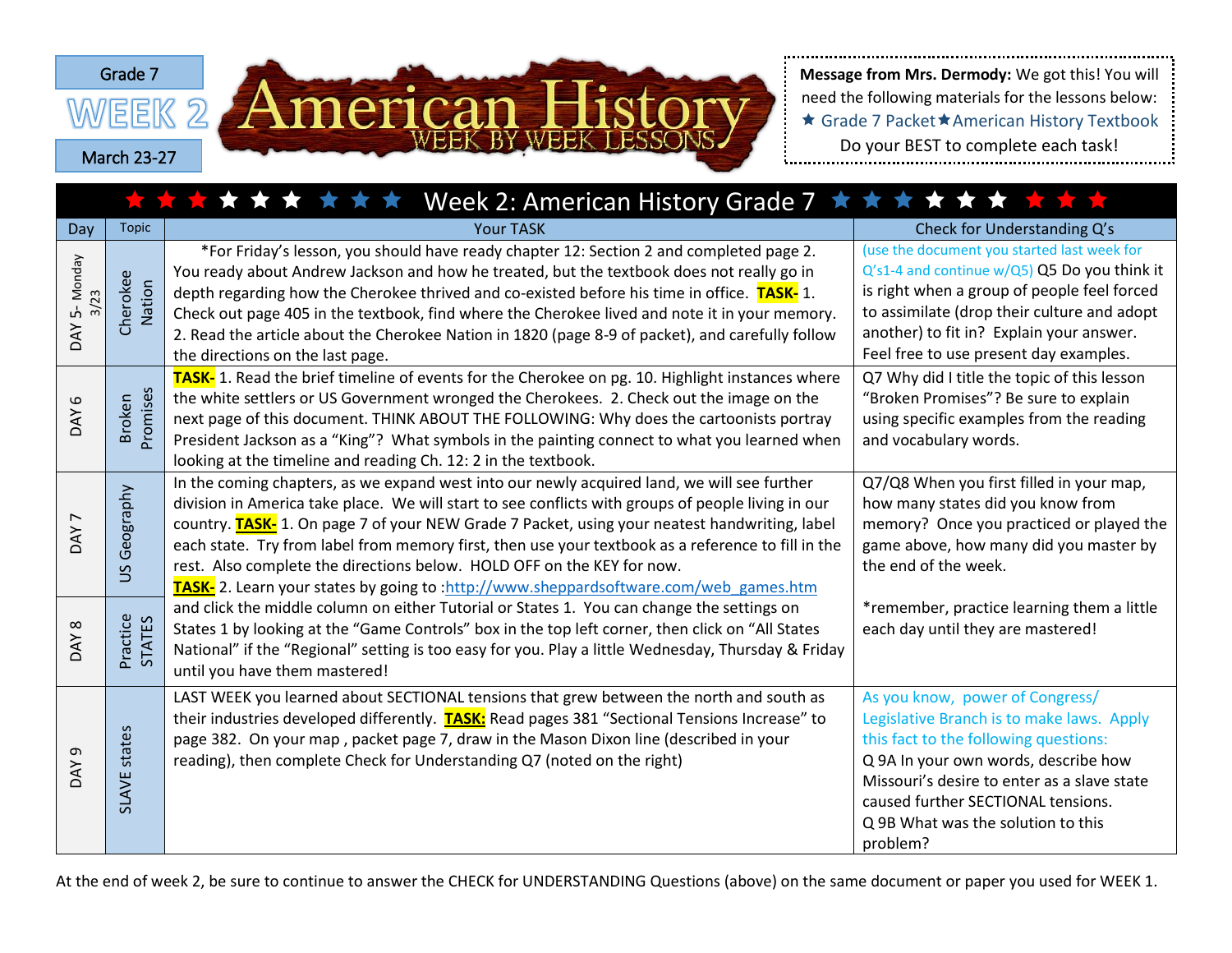